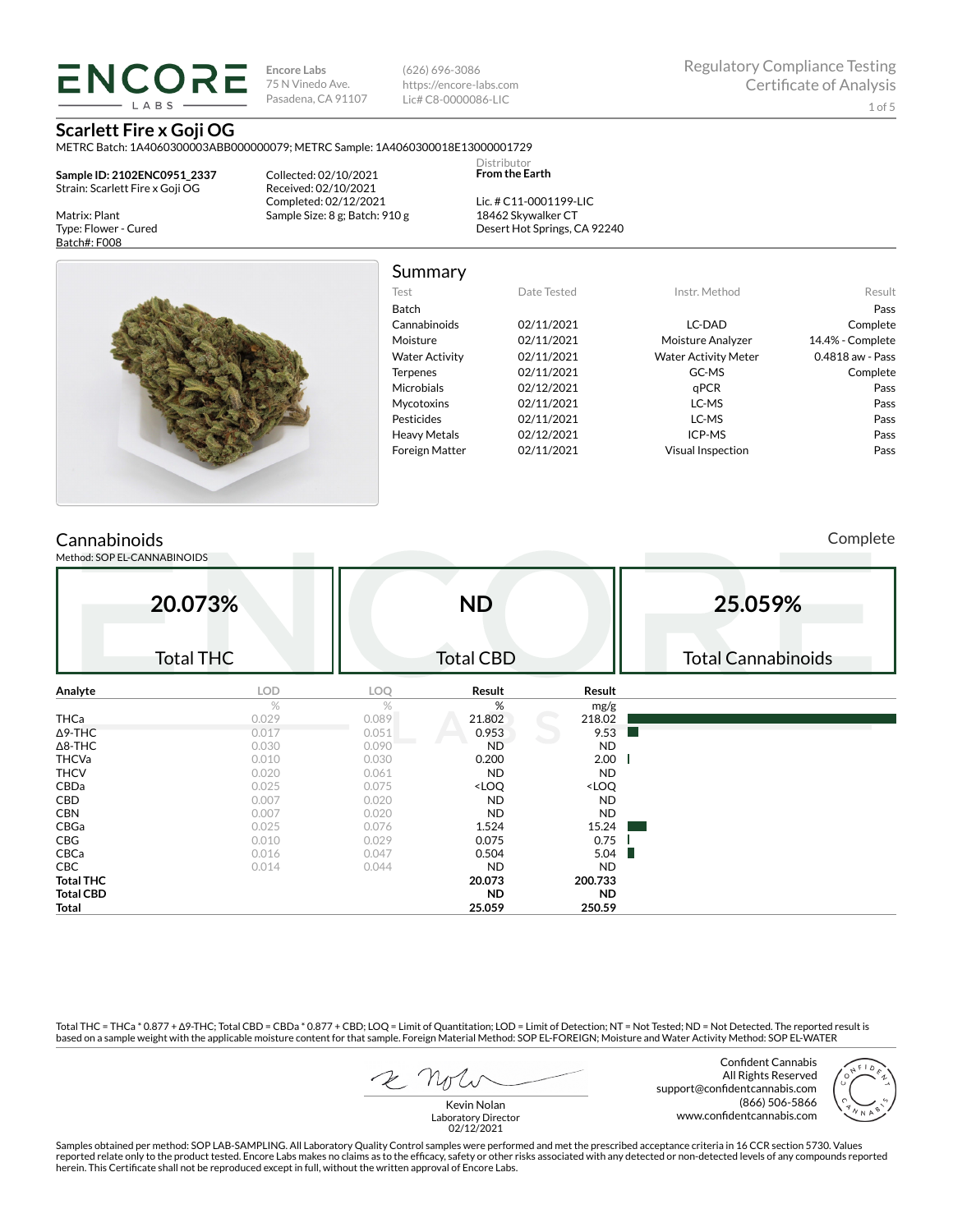LABS

**Encore Labs** 75 N Vinedo Ave. Pasadena, CA 91107

(626) 696-3086 https://encore-labs.com Lic# C8-0000086-LIC

## **Scarlett Fire x Goji OG**

METRC Batch: 1A4060300003ABB000000079; METRC Sample: 1A4060300018E13000001729

| Sample ID: 2102ENC0951 2337<br>Strain: Scarlett Fire x Goji OG | Collected: 02/10/2021<br>Received: 02/10/2021 | Distributor<br><b>From the Earth</b> |  |
|----------------------------------------------------------------|-----------------------------------------------|--------------------------------------|--|
|                                                                | Completed: 02/12/2021                         | Lic. # C11-0001199-LIC               |  |
| Matrix: Plant                                                  | Sample Size: 8 g; Batch: 910 g                | 18462 Skywalker CT                   |  |
| Type: Flower - Cured                                           |                                               | Desert Hot Springs, CA 92240         |  |
| Batch#: F008                                                   |                                               |                                      |  |

### **Terpenes**

 $\overline{\phantom{a}}$  COREL TERRENES

| <b>LOD</b> | LOQ   | Result                                                   | Result                       |  |
|------------|-------|----------------------------------------------------------|------------------------------|--|
| $\%$       | $\%$  | $\%$                                                     | mg/g                         |  |
| 0.002      | 0.012 | 0.942                                                    | 9.42                         |  |
| 0.002      | 0.012 | 0.465                                                    | 4.65                         |  |
| 0.002      | 0.012 | 0.313                                                    | 3.13                         |  |
| 0.002      | 0.012 | 0.267                                                    | 2.67                         |  |
| 0.003      | 0.012 | 0.207                                                    | 2.07                         |  |
| 0.001      | 0.012 | 0.150                                                    | 1.50                         |  |
| 0.001      | 0.012 | 0.087                                                    | 0.87                         |  |
| 0.002      | 0.012 | 0.055                                                    | 0.55                         |  |
| 0.001      | 0.012 | 0.046                                                    | 0.46                         |  |
| 0.002      | 0.012 | 0.044                                                    | 0.44                         |  |
| 0.002      | 0.012 | 0.033                                                    | 0.33                         |  |
| 0.002      | 0.012 | 0.027                                                    | 0.27                         |  |
| 0.002      | 0.012 | 0.017                                                    | 0.17                         |  |
| 0.002      | 0.012 | 0.015                                                    | 0.15                         |  |
| 0.002      | 0.012 | <b>ND</b>                                                | ND.                          |  |
| 0.001      | 0.012 | <loq< td=""><td><loq< td=""><td></td></loq<></td></loq<> | <loq< td=""><td></td></loq<> |  |
| $0.000 -$  | 0.005 | <b>ND</b>                                                | ND.                          |  |
| 0.003      | 0.012 | <b>ND</b>                                                | <b>ND</b>                    |  |
| 0.001      | 0.007 | <b>ND</b>                                                | ND.                          |  |
|            |       | 2.669                                                    | 26.69                        |  |
|            |       |                                                          |                              |  |

# Primary Aromas



Date Tested: 02/11/2021<br>LOQ = Limit of Quantitation; LOD = Limit of Detection; NT = Not Tested; ND = Not Detected. The reported result is based on a sample weight with the applicable moisture content for that sample.



2 Not

Confident Cannabis All Rights Reserved support@confidentcannabis.com (866) 506-5866



www.confidentcannabis.com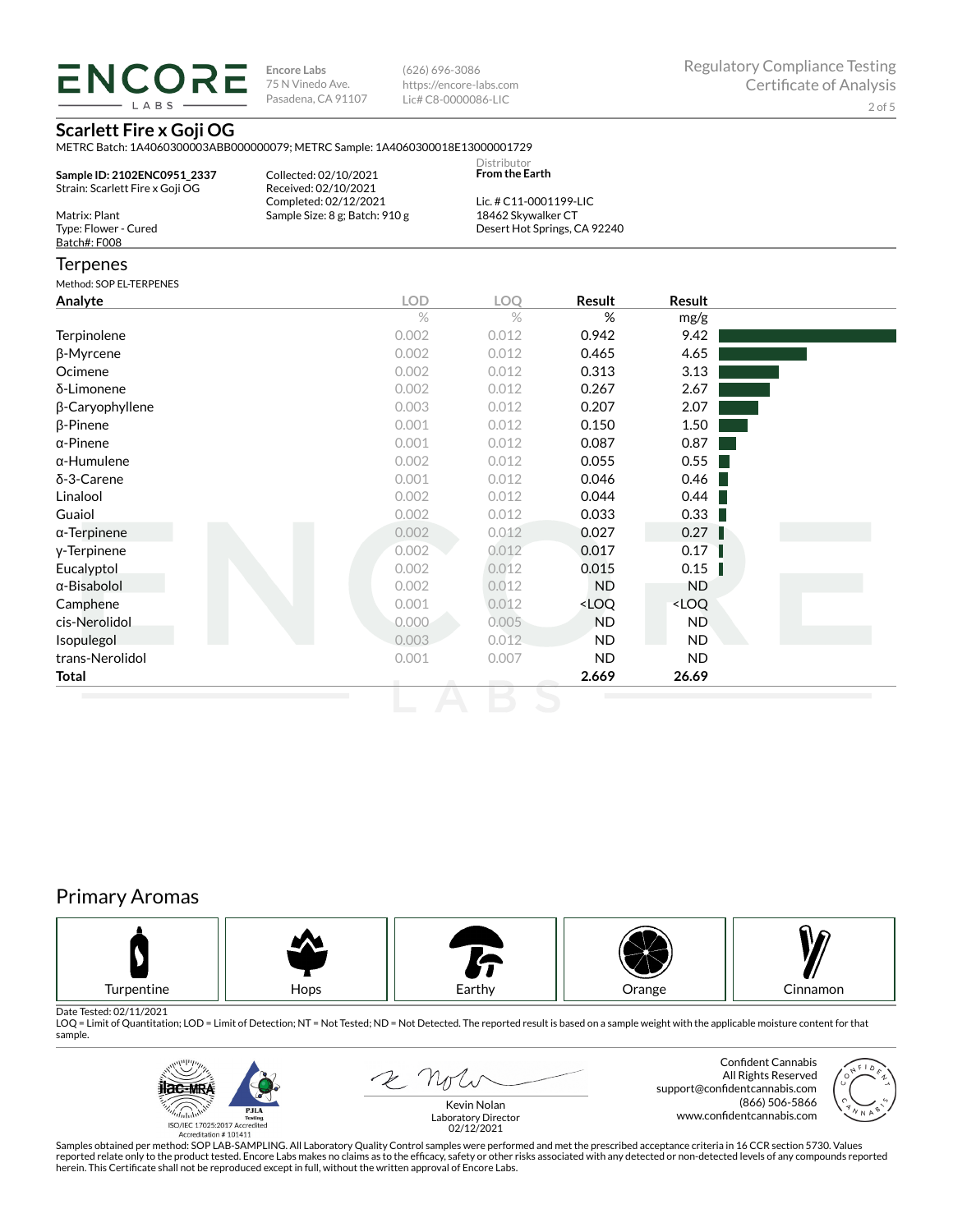**ENCORE IARS** 

**Encore Labs** 75 N Vinedo Ave. Pasadena, CA 91107 (626) 696-3086 https://encore-labs.com Lic# C8-0000086-LIC

> **Distributor From the Earth**

**Scarlett Fire x Goji OG**

METRC Batch: 1A4060300003ABB000000079; METRC Sample: 1A4060300018E13000001729

**Sample ID: 2102ENC0951\_2337** Strain: Scarlett Fire x Goji OG

Matrix: Plant Type: Flower - Cured Batch#: F008

Pesticides

Collected: 02/10/2021 Received: 02/10/2021 Completed: 02/12/2021 Sample Size: 8 g; Batch: 910 g

Lic. # C11-0001199-LIC 18462 Skywalker CT Desert Hot Springs, CA 92240

#### Method: SOP EL-PesticidesLCMS LC-MS **Analyte LOD LOQ Limit Result Status**  $\mu$ g/g  $\mu$ g/g  $\mu$ g/g  $\mu$ g/g Abamectin 0.005 0.02 0.1 ND Pass Acephate 0.002 0.01 0.1 ND Pass Acequinocyl 0.01 0.02 0.1 ND Pass Acetamiprid 0.005 0.02 0.1 ND Pass Aldicarb 0.05 0.1 0.05 ND Pass Azoxystrobin 0.005 0.02 0.1 ND Pass Bifenazate 0.005 0.01 0.1 ND Pass Bifenthrin 0.005 0.01 3 ND Pass Boscalid 0.02 0.05 0.1 ND Pass **Captan 12 0.2 0.3 0.7 ND Pass Carbaryl 0.02 0.05 0.5 ND Pass** Carbofuran 0.05 0.1 0.05 ND Pass Chlorantraniliprole 0.002 0.01 10 ND Pass Chlordane 0.05 0.1 0.05 ND Pass Chlorfenapyr 0.05 0.1 0.05 ND Pass Chlorpyrifos 0.05 0.1 0.05 ND Pass Clofentezine 0.01 0.02 0.1 ND Pass Coumaphos 0.02 0.05 0.02 ND Pass Cyfluthrin 0.05 0.1 2 ND Pass Cypermethrin 0.1 0.2 1 ND Pass Daminozide 0.02 0.05 0.02 ND Pass **Diazinon** 0.002 0.01 0.1 ND Pass Dichlorvos 0.02 0.05 0.02 ND Pass Dimethoate 0.02 0.05 0.02 ND Pass Dimethomorph 0.005 0.02 2 ND Pass Ethoprophos 0.05 0.1 0.05 ND Pass Etofenprox 0.05 0.1 0.05 ND Pass Etoxazole 0.005 0.02 0.1 ND Pass Fenhexamid 0.005 0.02 0.1 ND Pass Fenoxycarb 0.05 0.1 0.05 ND Pass Fenpyroximate 0.005 0.02 0.1 ND Pass Fipronil 0.05 0.1 0.05 ND Pass Flonicamid 0.01 0.02 0.1 ND Pass **Analyte LOD LOQ Limit Result Status**  $\mu$ g/g  $\mu$ g/g  $\mu$ g/g  $\mu$ g/g Fludioxonil 0.01 0.05 0.1 ND Pass Hexythiazox 0.005 0.02 0.1 ND Pass **Imazalil 11 0.05 0.1 0.05 ND Pass** Imidacloprid 0.005 0.02 5 ND Pass Kresoxim Methyl  $0.005$  0.02 0.1 ND Pass **Malathion** 0.02 0.05 0.5 **ND Pass** Metalaxyl 0.002 0.005 2 ND Pass Methiocarb 0.05 0.1 0.05 ND Pass **Methomyl** 0.01 0.02 1 **ND Pass** Mevinphos 0.02 0.05 0.02 ND Pass Myclobutanil 0.005 0.01 0.1 ND Pass **Naled 1200 0.01 0.02 0.1 ND Pass Oxamyl** 0.005 0.01 0.5 **ND Pass** Paclobutrazol 0.05 0.1 0.05 ND Pass Parathion Methyl 0.02 0.05 0.02 ND Pass Pentachloronitrobenzene 0.02 0.05 0.1 ND Pass Permethrin 0.02 0.05 0.5 ND Pass **Phosmet** 0.01 0.02 0.1 **ND Pass** Piperonyl Butoxide 0.002 0.01 3 ND Pass Prallethrin 0.005 0.02 0.1 ND Pass Propiconazole 0.005 0.01 0.1 ND Pass **Propoxur 1988 0.05 0.1 0.05 ND Pass** Pyrethrins 0.02 0.05 0.5 ND Pass **Pyridaben 1988 0.005 0.01 0.1 ND Pass Spinetoram 0.005 0.01 0.1 ND Pass** Spinosad 0.005 0.01 0.1 ND Pass Spiromesifen 0.01 0.02 0.1 ND Pass Spirotetramat 0.005 0.01 0.1 ND Pass Spiroxamine 0.05 0.1 0.05 ND Pass Tebuconazole 0.005 0.01 0.1 ND Pass Thiacloprid 0.02 0.05 0.02 ND Pass Thiamethoxam 0.005 0.01 5 ND Pass Trifloxystrobin 0.005 0.01 0.1 ND Pass

LOQ = Limit of Quantitation; LOD = Limit of Detection; NT = Not Tested; ND = Not Detected.

**ilac-MRA P.ILA** أيطيبك ISO/IEC 17025:2017 Ac

Accreditation #101411

2 Not

Confident Cannabis All Rights Reserved support@confidentcannabis.com (866) 506-5866 www.confidentcannabis.com



Kevin Nolan Laboratory Director 02/12/2021

Samples obtained per method: SOP LAB-SAMPLING. All Laboratory Quality Control samples were performed and met the prescribed acceptance criteria in 16 CCR section 5730. Values reported relate only to the product tested. Encore Labs makes no claims as to the efficacy, safety or other risks associated with any detected or non-detected levels of any compounds reported herein. This Certificate shall not be reproduced except in full, without the written approval of Encore Labs.

Pass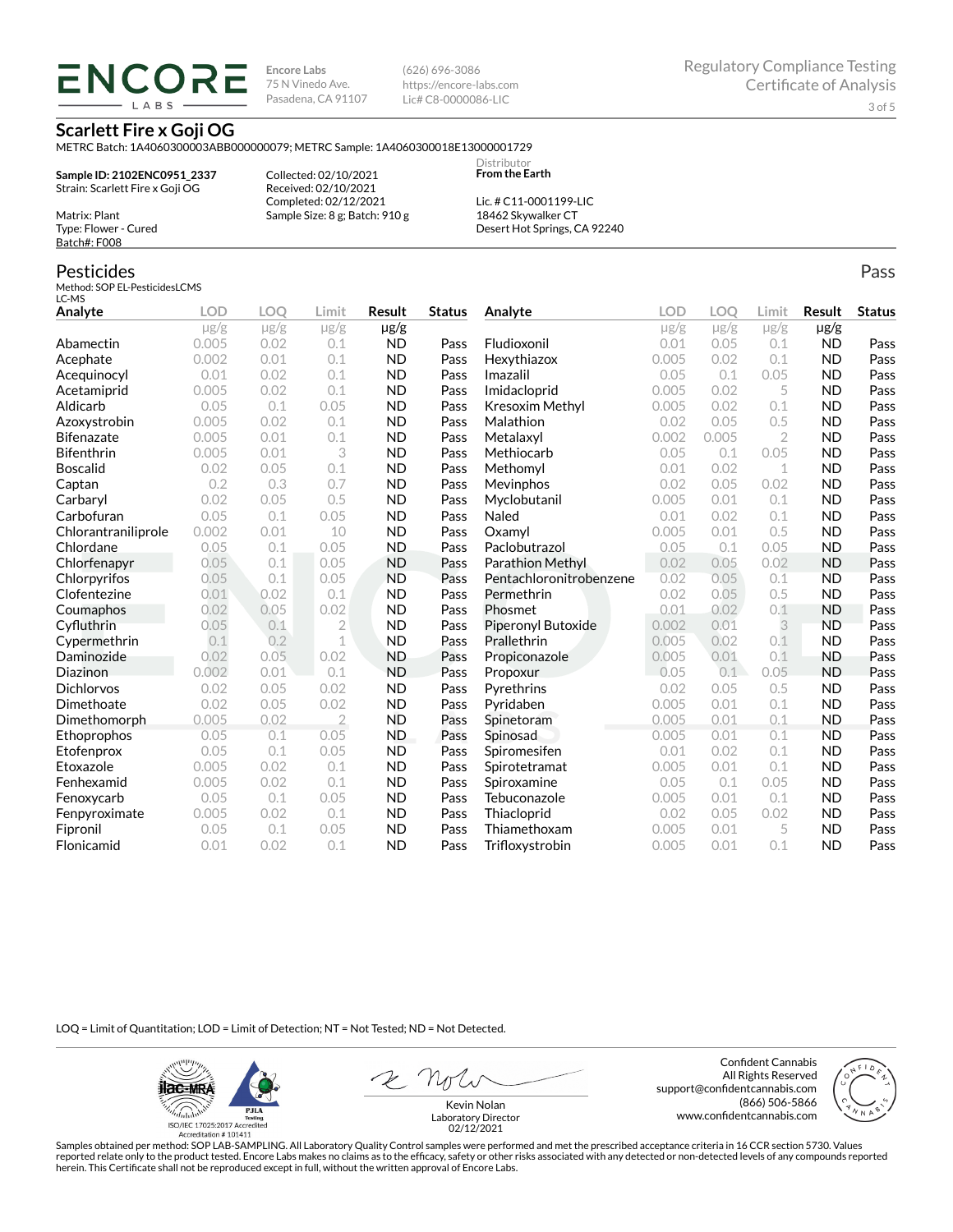**ENCORE** LABS

**Encore Labs** 75 N Vinedo Ave. Pasadena, CA 91107 (626) 696-3086 https://encore-labs.com Lic# C8-0000086-LIC

Distributor

Pass

## **Scarlett Fire x Goji OG**

METRC Batch: 1A4060300003ABB000000079; METRC Sample: 1A4060300018E13000001729

| Sample ID: 2102ENC0951 2337<br>Strain: Scarlett Fire x Goji OG | Collected: 02/10/2021<br>Received: 02/10/2021 | <b>From the Earth</b>        |  |
|----------------------------------------------------------------|-----------------------------------------------|------------------------------|--|
|                                                                | Completed: 02/12/2021                         | Lic. # C11-0001199-LIC       |  |
| Matrix: Plant                                                  | Sample Size: 8 g: Batch: 910 g                | 18462 Skywalker CT           |  |
| Type: Flower - Cured                                           |                                               | Desert Hot Springs, CA 92240 |  |
| Batch#: F008                                                   |                                               |                              |  |

## Mycotoxins

Method: SOP EL-PesticidesLCMS LC-MS

| LC-MS                   |       |       |            |           |               |
|-------------------------|-------|-------|------------|-----------|---------------|
| Analyte                 | LOD   | LOC   | Limit      | Result    | <b>Status</b> |
|                         | µg/kg | µg/kg | $\mu$ g/kg | µg/kg     |               |
| <b>B1</b>               |       | ∸     |            | <b>ND</b> | Tested        |
| B <sub>2</sub>          |       |       |            | <b>ND</b> | Tested        |
| G <sub>1</sub>          |       |       |            | <b>ND</b> | Tested        |
| G <sub>2</sub>          |       |       |            | <b>ND</b> | Tested        |
| Ochratoxin A            |       |       | 20         | <b>ND</b> | Pass          |
| <b>Total Aflatoxins</b> |       |       | 20         | <b>ND</b> | Pass          |
|                         |       |       |            |           |               |



Date Tested: 02/11/2021 LOQ = Limit of Quantitation; LOD = Limit of Detection; NT = Not Tested; ND = Not Detected.



Confident Cannabis All Rights Reserved support@confidentcannabis.com (866) 506-5866 www.confidentcannabis.com



Kevin Nolan Laboratory Director 02/12/2021